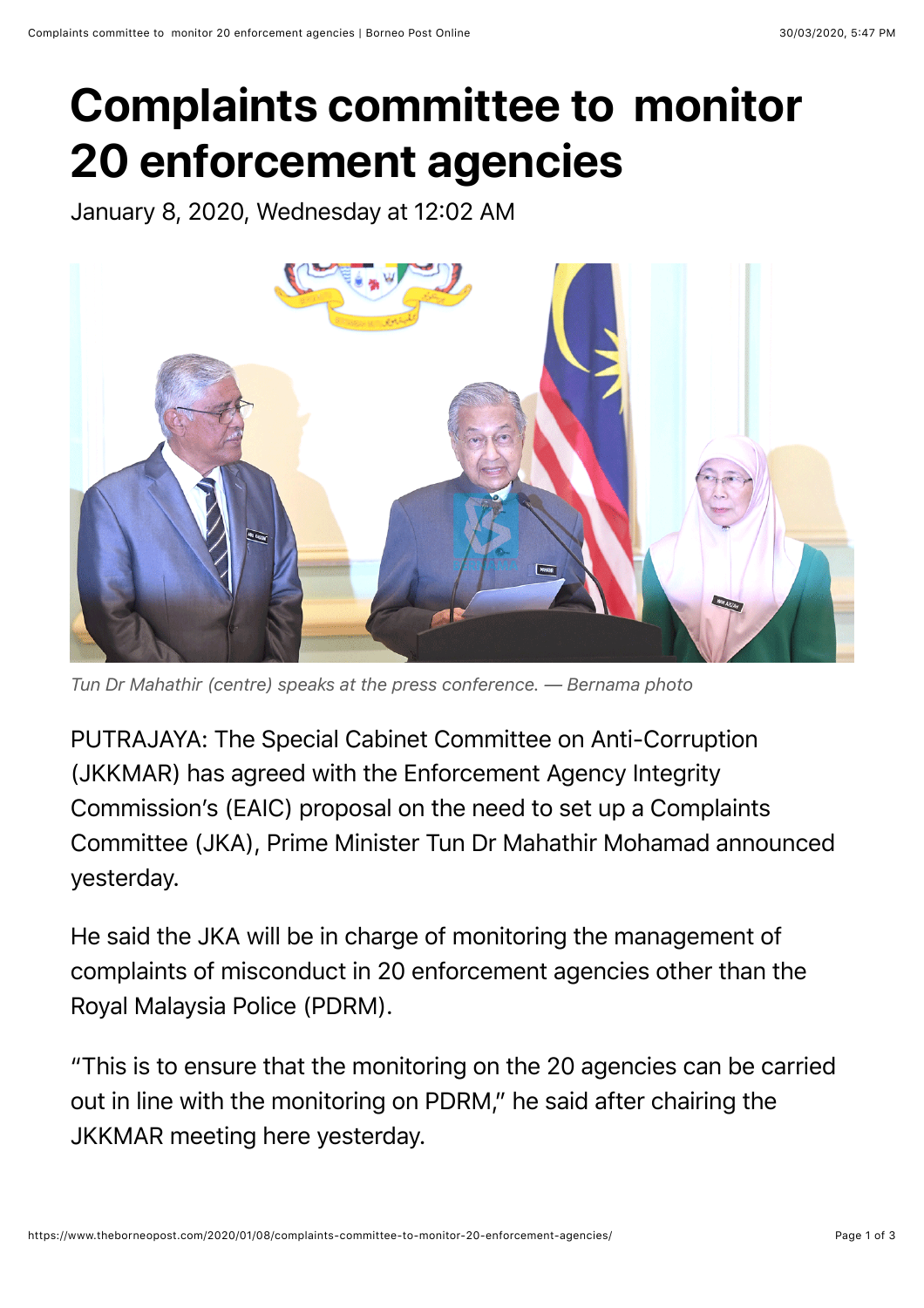When asked when the JKA would be set up, Dr Mahathir said: "As soon as possible."

The Prime Minister said JKKMAR also agreed with the Malaysian Anti-Corruption Commission's (MACC) proposal for the termination of service of the MACC chief commissioner be made through a constitutional process by amending the relevant law. The JKMMAR also agreed to carry out a study on the possibility for MACC chief commissioner's appointment procedures to also be made through a constitutional process, Dr Mahathir said.

"This is to prevent government's intervention in the appointment and to ensure transparency and independence of the chief commissioner from the influence of any quarters," he said.

Dr Mahathir said the government is also serious in acting on the proposals submitted by the Institutional Reforms Committee (IRC).

"The JKKMAR was informed today that of the total 256 proposals submitted by the IRC, 190 are within the scopes of governance, integrity and anti-corruption, including 55 proposals which involve amending the Federal Constitution.

"For instance, (the proposals) to reform the legislative and election systems. Notification on these matters will be made to the IRC," he said.

Dr Mahathir said JKKMAR also agreed with the recommendations by the National Registration Department (NRD) to strengthen and improve its governance to address the issue of improper issuance of identification documents. The recommendations include re-rating the NRD as a highrisk agency and empowering its integrity unit; and empowering its investigation and enforcement division by improving intelligence operation equipment, infrastructure, staffing system and skills management.